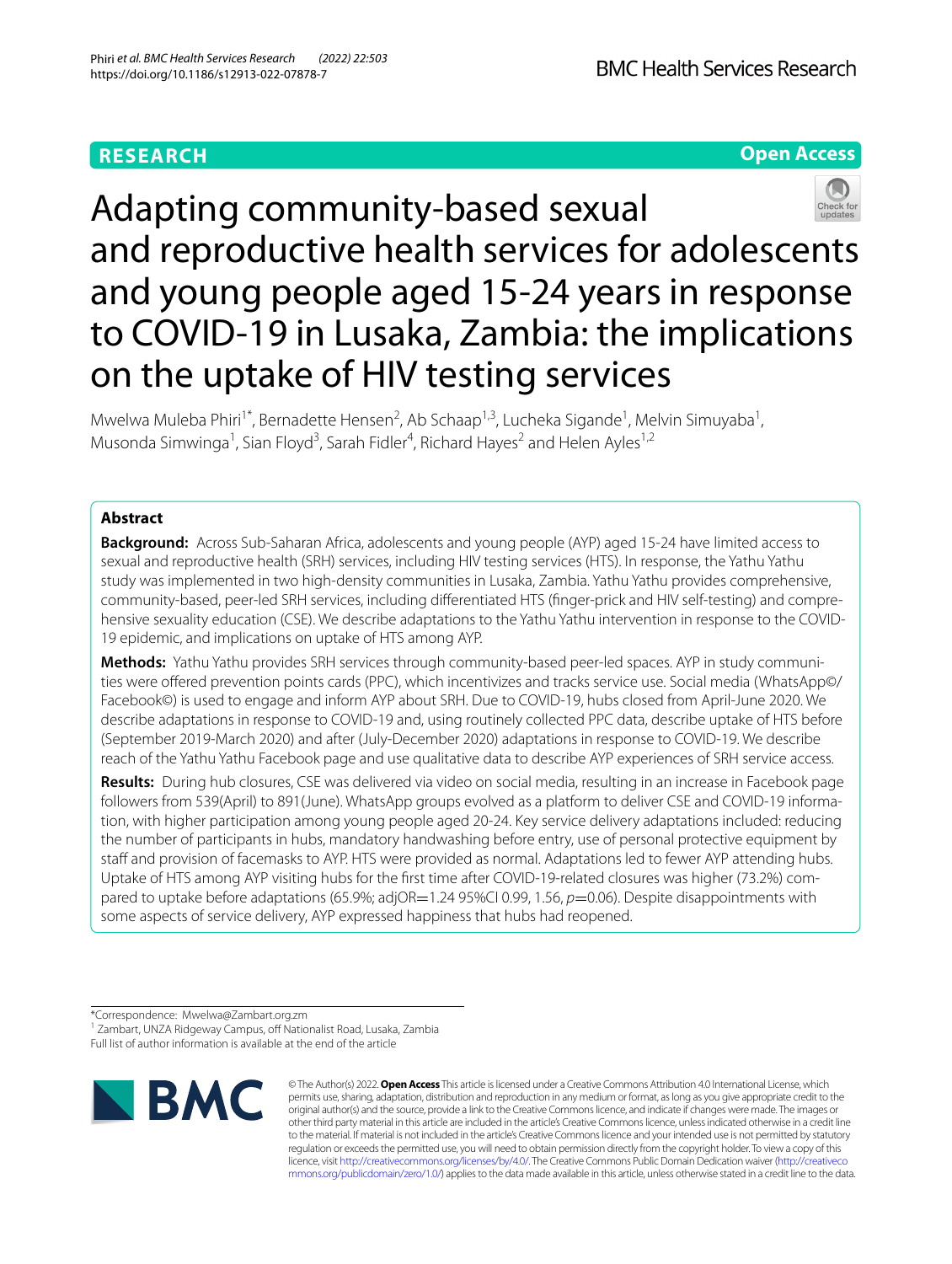**Conclusions:** Social media can be a useful additional platform to reach AYP with HIV prevention information during COVID-19. With proper infection control in place, HTS can safely be provided to, accessed and accepted by AYP in community-based settings during COVID-19.

Trial Registration: National Clinical Trials NCT04060420,19<sup>th</sup> August 2019. Current Controlled Trials [ISRCTN75609016,](https://doi.org/10.1186/ISRCTN75609016) 14<sup>th</sup> September 2021, retrospectively registered.

**Keywords:** Adolescents and young people, COVID-19, HIV testing, Sexual and reproductive health, Zambia, Community-based

## **Background**

Sub-Saharan Africa, particularly Eastern and Southern Africa, is disproportionately afected by HIV. Of the estimated 5000 daily new infections globally in 2018, approximately 61% were in Sub-Saharan Africa. A third of these infections were among adolescents and young people (AYP) aged 15-24. In Eastern and Southern Africa, 1 in 4 new infections were among adolescent girls and young women (AGYW) aged 15-24, who account for only 10% of the population [\[1](#page-7-0)]. In addition to a high risk of HIV infection, AYP, especially AGYM, are at high risk of other sexually transmitted infections (STIs); though at lower risk compared to young women, young men report higher risk sex and are less engaged with health services  $[2-5]$  $[2-5]$ . This data points to a need for information and education on STIs/HIV, such as through provision of comprehensive sexuality education (CSE), and access to diagnostic services, including HIV testing services (HTS).

Data on access to essential sexual and reproductive health (SRH) services, including HTS, shows AYP are underserved. In Zambia, the age group 15-19 have the lowest coverage of HIV testing and correct knowledge of HIV: 59% of girls and 46% of boys aged 15-19 reported ever testing compared to 91% of women and 77% of men aged 20-24yrs [\[6](#page-7-3)]. Access is hindered by numerous individual-level and structural-level factors, including nega-tive staff attitudes, and lack of youth-friendly services [\[7](#page-8-0), [8\]](#page-8-1). In Zambia, a community-based door-to-door universal HIV testing-and-treatment community-randomized study (HPTN071/PopART) found gaps in reaching AYP, particularly young men aged  $\langle 25 [9]$  $\langle 25 [9]$ . To address these gaps, the P-ART-Y study was nested within PopART to reach adolescents. P-ART-Y found that knowledge of HIV status in intervention communities was >80% compared to ˜30% in control communities; while better than regional estimates, this still leaves many AYP unreached by HTS  $[10-12]$  $[10-12]$  $[10-12]$ . In response to these unmet needs, the Yathu Yathu ("For us, by us") intervention was co-designed with AYP to provide community-based, peer-led SRH services for AYP aged 15-24 in two urban communities in Lusaka, Zambia [\[13\]](#page-8-5).

In March, 2020, the World Health Organization declared the SARS-CoV-2(COVID-19) outbreak a "public health emergency of international concern"  $[14]$ . The first case in Zambia was reported on  $16<sup>th</sup>$  March, 2020 resulting in closure of schools, mandatory mask-wearing and restrictions of public gatherings, among other measures [[15\]](#page-8-7). Early estimates of the impact of COVID-19 predicted that access to SRH services would be negatively afected, this conclusion was drawn from lessons learnt during outbreaks of other diseases, such as Ebola [[16–](#page-8-8)[18\]](#page-8-9) and cholera. Using data collected in the Yathu Yathu study, we describe adaptations to service delivery in response to the COVID-19 epidemic, implications on AYP's access to Yathu Yathu and uptake of HTS, and AYP's perceptions and experiences of accessing SRH services adapted in response to COVID-19.

## **Methods**

#### **Study location and population**

The impact of Yathu Yathu ('for us, by us') on knowledge of HIV status is being evaluated using a cluster randomized trial (CRT), details of the CRT are described elsewhere  $[19]$  $[19]$  $[19]$ . Briefly, the CRT is being conducted in two densely populated urban communities in Lusaka, which were split into 10 zones each, with each zone having a population of ~2350 AYP. These 20 zones were randomly allocated, with an allocation ratio of 1:1, to intervention or control [\[19](#page-8-10)]. As such, 10 zones were allocated to the Yathu Yathu intervention. Prior to implementation of the Yathu Yathu intervention, the two study communities were enumerated from September 2019 to January 2020. The initial trial protocol indicated that the pilot phase was months 1-5, after which an adaptation was planned, and full implementation of the intervention would be measured from months 6 – 17 resulting in 12 months of full implementation.

### **Yathu Yathu**

Yathu Yathu consists of two key intervention components: (i) spaces (hubs) located within the community away from the government-run health facility in each of the ten intervention zones and (ii) a prevention points card (PPC). Through the Yathu Yathu hubs, SRH services are provided by male and female peer support workers (PSWs), a supervisor, who is an experienced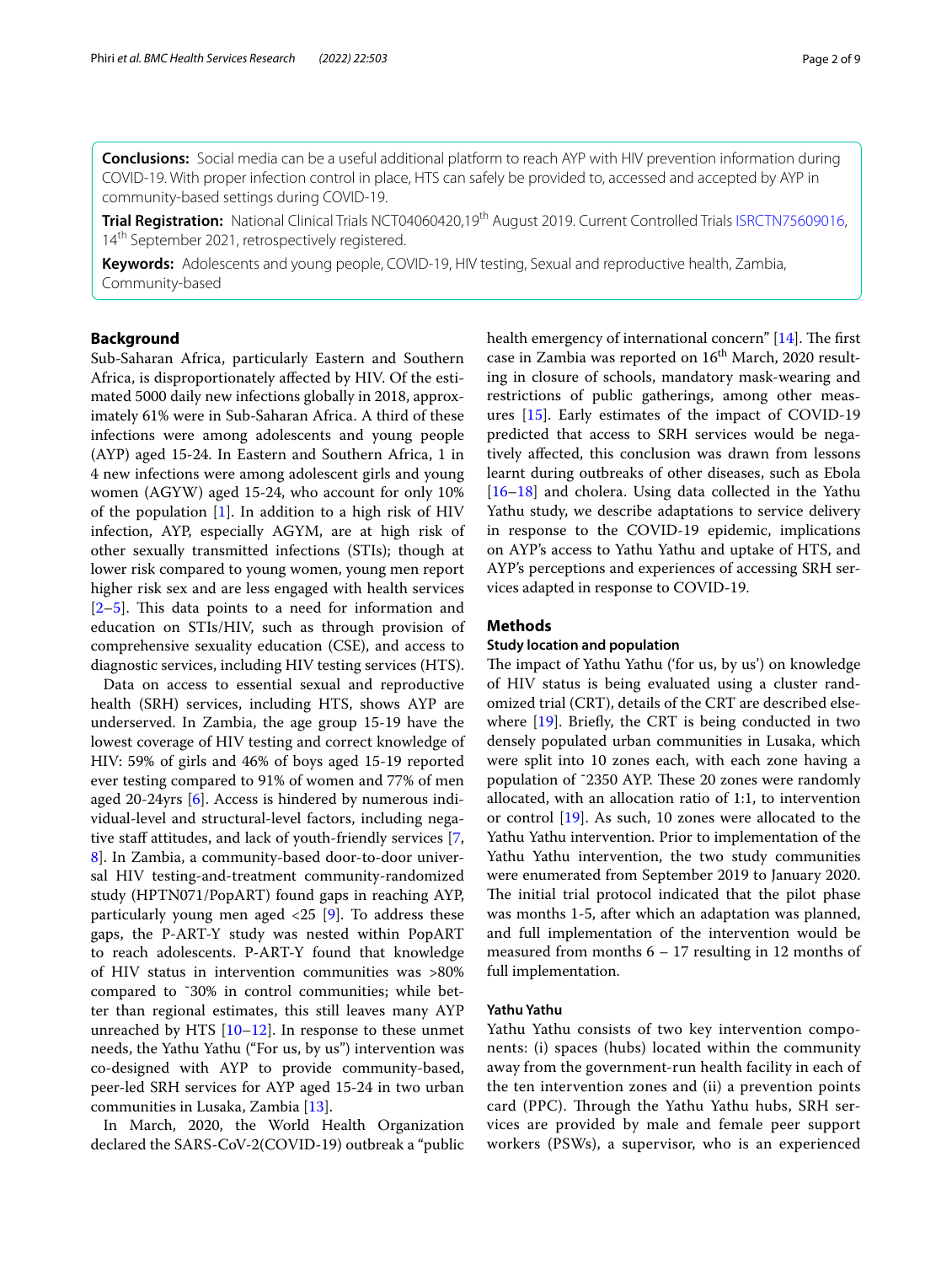community health worker, and a nurse, who provides services once a week at each of the ten hubs. Services provided include: HTS (fnger-prick-Determine® or HIV self-testing [HIVST]-Oraquick®), STI screening (with referral to the local government-run health facility if symptomatic), condom distribution, and information and provision of contraceptives. Information and education on SRH is provided through Edutainment (e.g. MTVShuga©) and CSE sessions. In October 2019, social media platforms, including Facebook©, via an open Yathu Yathu Facebook page, and hub-specifc WhatsApp© groups, were launched to provide staf a communication route with participants on studyrelated announcements.

The PPC incentivizes service use by allowing AYP to gain points for services accessed, which can then be redeemed for rewards (primarily health-related rewards, e.g. toothbrush, toothpaste, soap or exercise books)  $[19]$  $[19]$ . The PPC additionally allows for tracking frequency and type of services accessed (including: multiple visits, type and number of services accessed per visit and characteristics of AYP accessing services). During enumeration, AYP in intervention zones were informed that they could access and choose any SRH services and accrue points for services accessed at the hubs or the local government-run health facility.

Additionally, the intervention includes regular community engagement about the study through door-todoor mobilization and monthly community meetings with AYP, community leaders such as church leaders and parents/guardians.

## **COVID‑19 and Yathu Yathu**

Before Zambia reported any COVID-19 cases, a study contingency plan was developed to guide actions based on outbreak progression, to be followed in the absence of guidance from the Zambia Ministry of Health (MoH) and/or Zambia National Public Health Institute (ZNPHI). After the frst case of COVID-19 was reported, and subsequent monitoring of cases, study leadership decided to close all ten hubs and stop all service delivery, including HTS. Hubs were closed  $1<sup>st</sup>$  April 2020. This triggered the frst reactive adaptation to Yathu Yathu. Service delivery was resumed on 1<sup>st</sup> July 2020 and this resulted in the second reactive adaptation [\[20](#page-8-11)] (Fig [1](#page-2-0)).

## **Data collection**

For this analysis, we used data collected from September 2019-December 2020, including the pilot phase. COVID-19 closures were from April-July 2020, providing a period "before COVID-19 closures" from September 2019- March 2020 and a period "after COVID-19 closure" from July 2020- December 2020. We report only on reactive adaptations.

Quantitative data was collected routinely via the PPC and Facebook page. Facebook data included the number of followers and the number of interactions with posts from April to December 2020. Qualitative data was collected using observations of service delivery  $(n=10)$ ; interviews with young people accessing services at the hubs  $(n=4)$  and focus group discussions (FGDs; n=10), to assess experiences and perceptions of service delivery. This data was collected after the COVID-19 closure.

<span id="page-2-0"></span>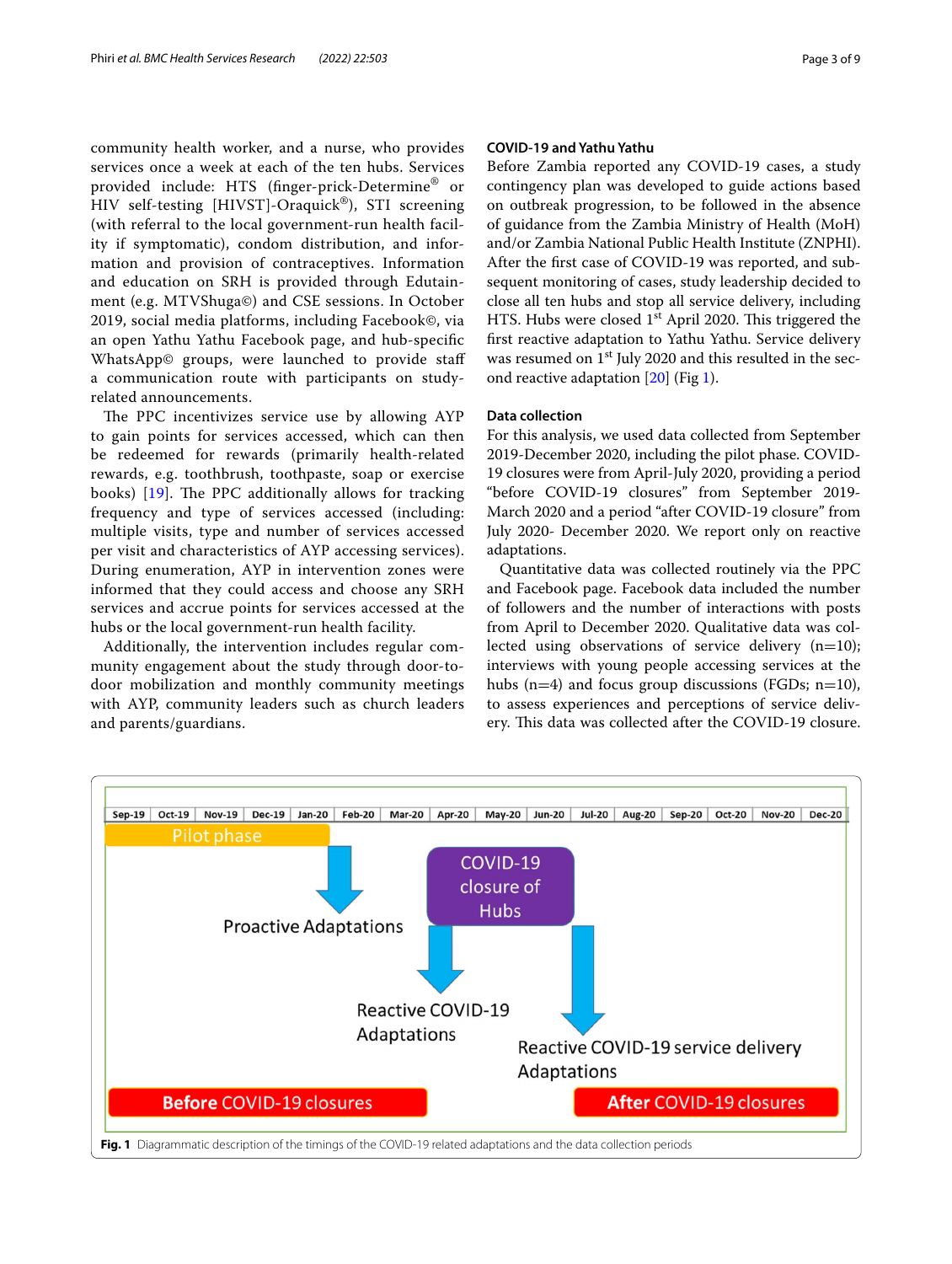WhatsApp reports on number of participants, topics discussed and questions raised were submitted per community between April 2020- December 2020.

## **Data analysis**

For this analysis, we used PPC data from AYP residing in the intervention zones only. Using this data, we described the total number of visits to hubs and average number of visits per month for key HIV prevention services: CSE, Edutainment, HTS and STI screening services, before (7 months) and after the COVID-19 closures (6 months).

For both time periods, we described the number of AYP accessing hubs for the frst time and uptake of HTS at frst visit overall, by age and sex. For uptake of HTS, we exclude those self-reporting they were HIV-positive, as they were not eligible for HIV testing. Subsequently, we describe uptake of HTS by type of HIV test used, which is fnger-prick HIV testing or HIVST. Using populationaveraged logistic regression to account for clustering by zone, we estimated whether there was evidence for a difference in uptake of HTS at frst visit before and after closures overall, for male and female AYP disaggregated by age, separately. We used the period before closures as the reference period and obtained an odds ratio (OR) from the population-averaged logistic regression model.

Facebook data analysis included a review of available Facebook data analytics. We summarized the total number of posts made and uploaded onto the Yathu Yathu page. For each post, we described the "reach" of the post, defned as the number of people who saw the post at least once, and "engagement" with the posts, defned as the number of people that liked, commented, shared or clicked on the post.

Qualitative data was analysed using thematic analysis, specifcally the analysis utilized the Rigorous and accelerated Data Reduction technique [\[21](#page-8-12)]. WhatsApp group reports containing the number of participants in the groups disaggregated by age and sex, and including the list of topics discussed as well as challenges encountered were reviewed and analysed using a narrative synthesis approach.

## **Results**

#### **Description of service delivery adaptations to COVID‑19**

During hub closures, the *frst reactive adaptation* [[20](#page-8-11)] was made. This involved provision of CSE sessions via Facebook and WhatsApp. The nurses and PSWs video recorded sessions and uploaded these onto the social media platforms. COVID-19 information videos were promoted, including 'how to make a mask' and an interview with a young person who had COVID-19. Overall, there were 316 Facebook posts from September 2019-December 2020. Of these, 105 (33.2%) were CSE and 6 (1.9%) were COVID-19 videos. The number of Facebook page followers increased from 539 in April 2020 to 891 in June 2020, with the highest increase in new followers in April (n=222) when hubs frst closed. By December 2020, the number of followers was 1,174.

The SRH videos with the highest reach included videos on: contraceptives (reach n=2,400, engagement 7.0% n=170/2400), efects of teenage pregnancy (reach  $n=2,400$ , engagement 9.5%  $n=227/2400$ ) and voluntary medical male circumcision (reach n=2,400, engagement 5.8% n=138/2400). The COVID-19 videos had high reach, with the 'how to make a mask' video reaching  $n=122,800$  (engagement  $n=520$ ; 0.4%) and the interview a reach of  $n=121,400$  (engagement  $n=334; 0.3%$ ).

Before closures, there were 44 participants in WhatsApp groups. By December 2020, there were 435 participants. Of these,  $52.6\%$  (n=229/435) were aged 20-24 and 45.1% (196/435) were male and 55.2% (240/435) were female. The five most common topics discussed were: STIs, Post Exposure Prophylaxis, Pre-Exposure Prophylaxis, contraceptives and COVID-19. Reported challenges to participation were that adolescents aged 15-19 were less able to purchase data bundles to access the internet and less likely to have smart phones than young people aged 20-24.

When hubs were opened, a *second round of reactive adaptation*s were implemented to reduce the risk of COVID-19 transmission among study staf and participants. Adaptations included: *(i)* infection control standard operating procedures to guide service delivery, *(ii)* staf provided with personal protective equipment, *(iii)* all hubs required to have a "reception" desk outside where participants were provided information about COVID-19, including transmission and symptoms, temperature checks, and asked if they had any COVID-19 symptoms as guided by MoH/ZNPHI [\[22](#page-8-13)]. Any participant with a symptom was supported to call the national toll free line for assistance and not allowed in the hub, *(iv)* contact tracing register was completed and *(v)* a fabric mask provided to all participants before entry. Additionally, *(vi)* hand washing stations were placed at the reception desk, with all participants required to hand wash before entry. *(vii)* The number of participants allowed into hubs was reduced to a maximum of 6 participants, dependent on the size of the hub, to ensure a minimum of 1.5 meters between all individuals, *(viii)* CSE and edutainment sessions were cancelled, as these sessions were popular thus posing a risk to participants and staf, and *(ix)* an appointment system was established. Adaptations did not afect individually accessed services, including HTS. Community mobilization was scaled down and community meetings followed the same requirements as the hubs.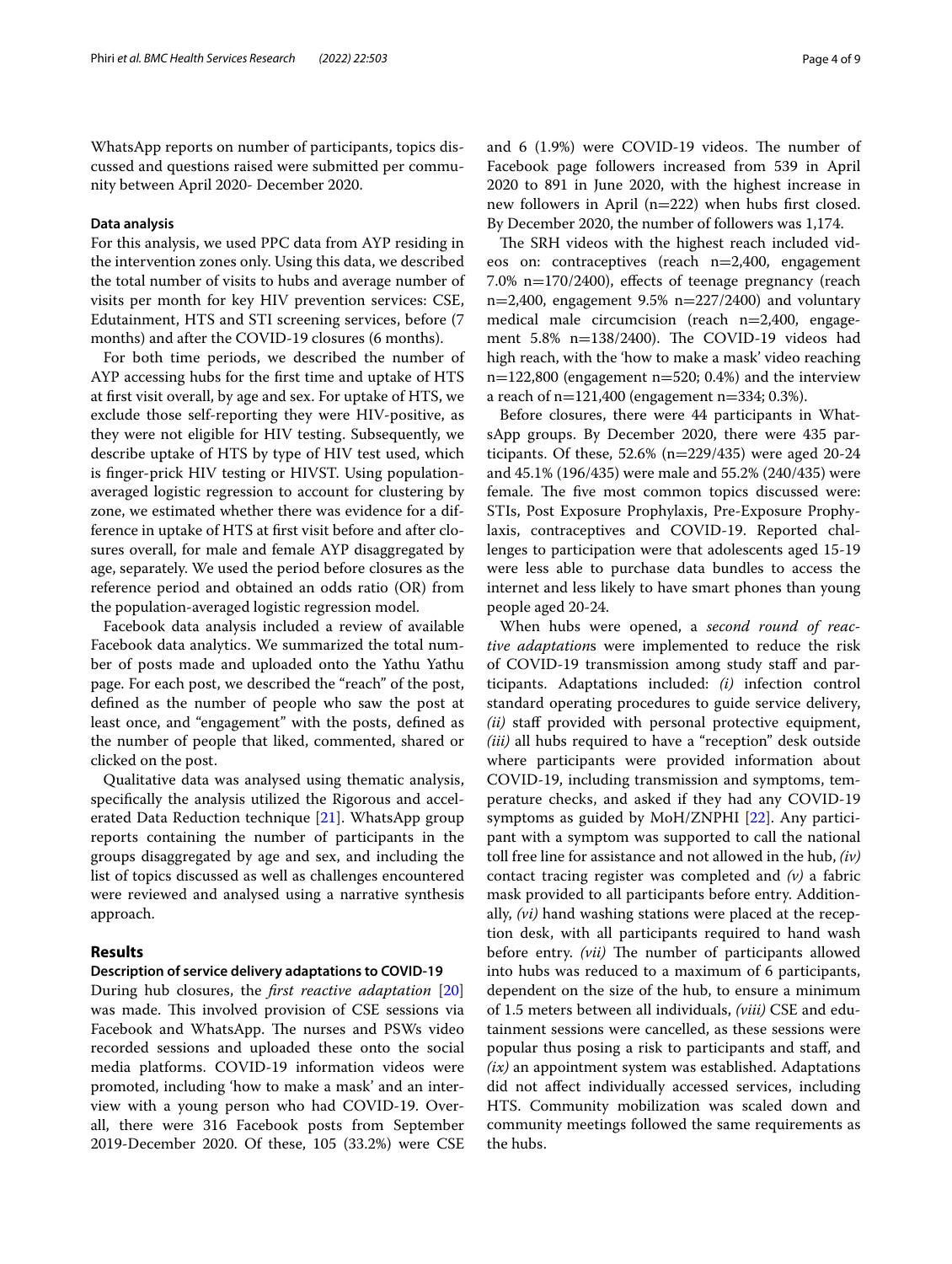All staff were trained on the adaptations before implementation. Simultaneously, planned consultative meetings were held with participants and adolescent community advisory board members on the adaptations. During these meetings, young people and community members initially expressed their support for the cessation of CSE and edutainment sessions at the hub. However, after a month of implementation, they requested for resumption of these sessions to encourage hub attendance.

## **Comparison of uptake of SRH services, including HTS, before and after COVID‑19 adaptations**

Between September 2019 - December 2020, AYP made 45,968 hub visits. These visits included participants visiting more than once. There were an average of 4,126 visits/month before hub closures, this reduced to 2,848 visits/month after closures and in response to restrictions on the number of AYP able to attend the hubs at any one time. Over the study period, adolescents aged 15-17 made more visits per month than other age groups (Table [1](#page-4-0)).

Before hub closures, CSE was the most frequently accessed service (2,414 visits/month) followed by Edutainment (797 visits/month). After closures, HIV testing was the most accessed service (963 visits/month), followed by CSE (950 visits/month). Visits for STI screening increased from 181 visits/month to 813 visits/ month. Before hub closures, male and female AYP aged 15-19 (male-1,002 visits/month; female-1,973 visits/ month) had more visits/month compared to those aged 20-24(male-338 visits/month; female 713 visits/month). After hub closures, AYP aged 15-19 still had more visits/ month compared to those aged 20-24(Table [1](#page-4-0)).

Over the entire study period, 9,436 individuals accessed hubs for the frst time. Excluding individuals who selfreported knowing their HIV positive status (150/9,547; 1.6%); 65.3% (n=6,064/9,286) AYP accessed hubs before closures and  $34.7\%$  (n=3,222/9286) accessed hubs after closures. Before closures, on average, 866 AYP accessed hubs each month, compared to 581/month after closures.

Before hub closures, overall uptake of HTS was 65.9% (3,993/6,064) compared to 73.2% (2,359/3,222) after closures (Table [2\)](#page-5-0). There was weak evidence for higher acceptance of HTS at frst visit after closures  $\alpha$ (adjOR=1.24, 95%CI 0.99, 1.56, p=0.06). There was evidence that uptake of HTS was higher among young men aged 18-19 after closures relative to before (77.5% vs. 68.3%; adjOR=1.35, 95%CI 1.11, 1.64; p=0.002). Before closures, among all AYP testing for HIV, 78.3% (3,125/3,993) tested using the fnger-prick method and 22.1% (882/3993) used HIVST at the hubs. After closures, 91.0% (2,243/2,464) tested using fnger-prick and 5.2% (129/2,464) used HIVST at the hubs.

## **Experiences of accessing services after COVID‑19 adaptations**

Observations and FGDs revealed that AYP were disappointed with restrictions on the numbers of participants allowed to enter the hub, as this meant they could not attend with their friends.

<span id="page-4-0"></span>Table 1 Average number of visits<sup>a</sup> per month made by adolescents and young people aged 15-24 years old to access specific services in Yathu Yathu hubs before (Sep 2019-March 2020) and after (July 2020-Dec 2020) COVID-19 closures in two urban communities in Lusaka, Zambia.(*N*=46, 760)

| Before COVID-19 closures (services accessed average/month) |                                  |            |     |     | After COVID-19 closures (services accessed average/month) |                            |            |                                       |     |     |
|------------------------------------------------------------|----------------------------------|------------|-----|-----|-----------------------------------------------------------|----------------------------|------------|---------------------------------------|-----|-----|
|                                                            | Overall<br>(28,880 visits)       | <b>CSE</b> |     |     | Edutainment HIV testing STI screening                     | Overall<br>(17,880 visits) | <b>CSE</b> | Edutainment HIV testing STI screening |     |     |
| Overall access                                             |                                  |            |     |     |                                                           |                            |            |                                       |     |     |
|                                                            | 4,126                            | 2,414 797  |     | 716 | 181                                                       | 2,848                      | 950        | 272                                   | 963 | 813 |
|                                                            | Adolescent girls and young women |            |     |     |                                                           |                            |            |                                       |     |     |
| Overall 2,986                                              |                                  | 1,525      | 527 | 457 | 113                                                       | 1,995                      | 651        | 191                                   | 647 | 532 |
| $15 - 17$                                                  | 1,316                            | 803        | 265 | 214 | 46                                                        | 931                        | 320        | 98                                    | 272 | 190 |
| $18 - 19$                                                  | 657                              | 384        | 125 | 106 | 29                                                        | 442                        | 143        | 42                                    | 224 | 124 |
| $20 - 24$                                                  | 713                              | 337        | 136 | 136 | 37                                                        | 621                        | 189        | 51                                    | 224 | 219 |
|                                                            | Adolescent boys and young men    |            |     |     |                                                           |                            |            |                                       |     |     |
| Overall                                                    | 1440                             | 889        | 270 | 259 | 69                                                        | 854                        | 299        | -80                                   | 323 | 280 |
| $15 - 17$                                                  | 723                              | 454        | 141 | 126 | 28                                                        | 431                        | 158        | 44                                    | 144 | 114 |
| $18 - 19$                                                  | 279                              | 238        | 69  | 66  | 19                                                        | 206                        | 73/        | 17                                    | 84  | 58  |
| $20 - 24$                                                  | 338                              | 198        | 60  | 67  | 22                                                        | 216                        | 69         | 20                                    | 94  | 94  |

<sup>a</sup> includes multiple visits by a single individual.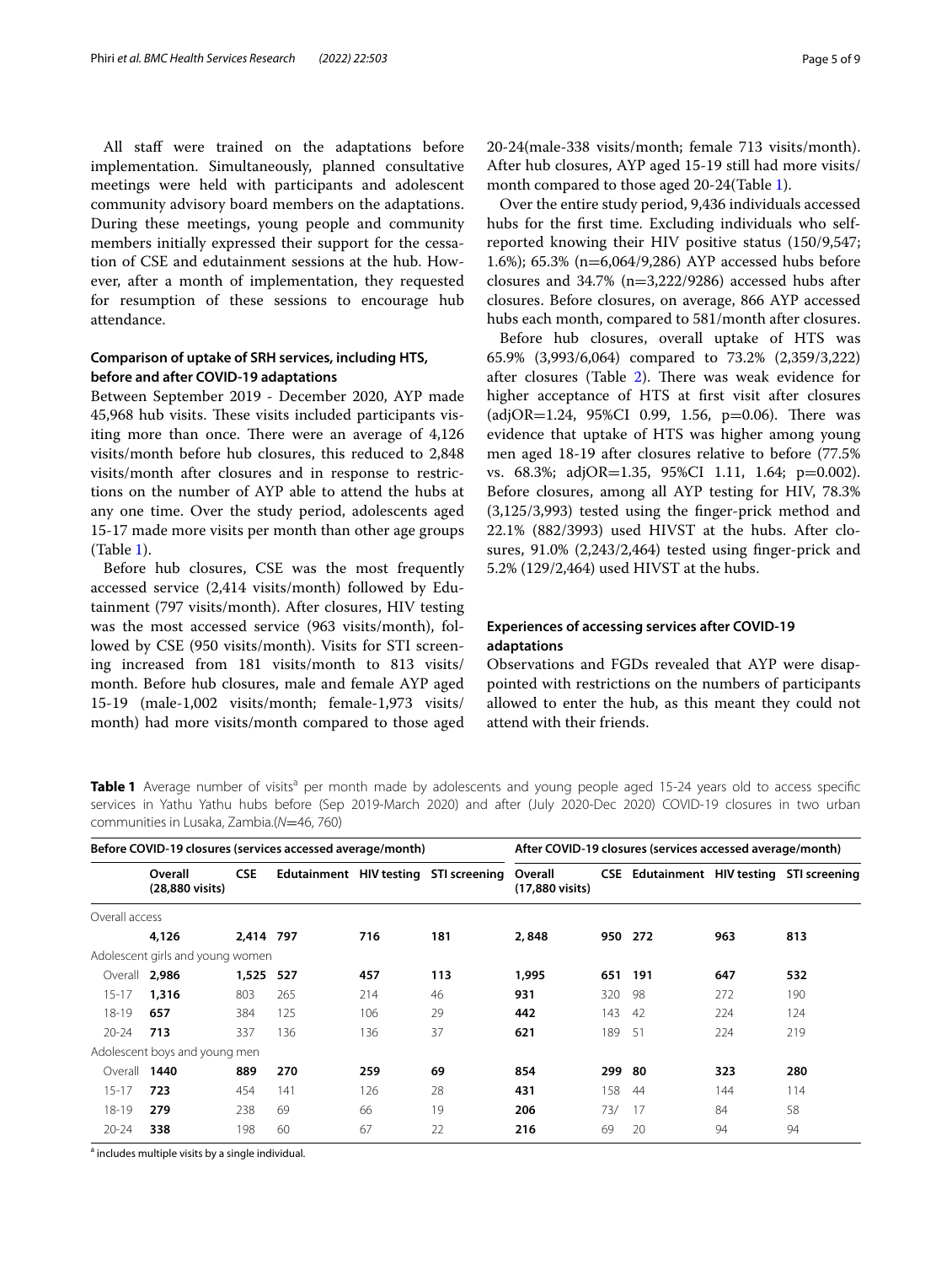<span id="page-5-0"></span>**Table 2** Average number of AYP accessing Yathu Yathu hubs per month and % choosing to test for HIV at their first visit before (Sep 2019-March 2020) and after (July 2020-Dec 2020) COVID-19 closures in two urban communities in Lusaka, Zambia

Access hubs for the frst time and uptake of HIV testing at the frst visit of ALL participants aged 15-24 before and after the COVID -19 hub closure (*N*=9,286<sup>a</sup>)

| Overall   | Number/month access-<br>ing hubs before closure                                                                          | Number/month access-<br>ing hubs after closure                                                                                                         | Number (%) HIV testing<br>before closure | Number (%) HIV testing<br>after closure | Odds Ratio <sup>b</sup><br>(95% CI) | <i>p</i> -value |
|-----------|--------------------------------------------------------------------------------------------------------------------------|--------------------------------------------------------------------------------------------------------------------------------------------------------|------------------------------------------|-----------------------------------------|-------------------------------------|-----------------|
|           | 866/month                                                                                                                | 581/month                                                                                                                                              | 3.993/6.064 (65.9%)                      | 2,359/3,222 (73.2%)                     | 1.24 (0.99.1.56)                    | 0.06            |
|           | -19 hub closure $(N=5, 932)$                                                                                             | Access hubs for the first time and uptake of HIV testing at the first visit of adolescent girls and young women aged 15-24 before and after the COVID  |                                          |                                         |                                     |                 |
|           | Number/per month<br>accessing hubs before<br>closure                                                                     | Number/per month<br>accessing hubs after<br>closure                                                                                                    | Number (%) HIV testing<br>before closure | Number (%) HIV testing<br>after closure |                                     |                 |
| Overall   | 549/month                                                                                                                | 349/month                                                                                                                                              | 2,518/3,841 (65.6%)                      | 1,524/2,091 (72.9%)                     | 1.27 (0.94, 1.73) 0.13              |                 |
| $15 - 17$ | 247/ month                                                                                                               | 97/month                                                                                                                                               | 1,150 /1,728 (66.5%)                     | 439/583 (75.3%)                         | 1.34 (0.94, 1.90) 0.10              |                 |
| 18-19     | $126/m$ onth                                                                                                             | 77/month                                                                                                                                               | 585 / 884 (66.2%)                        | 349/461 (75.7%)                         | 1.36 (0.86, 2.13) 0.19              |                 |
| $20 - 24$ | 176/month                                                                                                                | 175/month                                                                                                                                              | 783/1229 (63.7%)                         | 736/1,047 (70.3%)                       | 1.21 (0.89, 1.65) 0.23              |                 |
|           | $-19$ closure ( $N=3,354$ )                                                                                              | Access hubs and for the first time and uptake of HIV testing at the first visit of adolescent boys and young men aged 15-24 before and after the COVID |                                          |                                         |                                     |                 |
|           | Number/month access-<br>ing hubs before closure                                                                          | Number/month access-<br>ing hubs after closure                                                                                                         | Number (%) HIV testing<br>before closure | Number (%) HIV testing<br>after closure |                                     |                 |
|           | $\bigcap_{n \geq 1}$ and $\bigcap_{n \geq 1}$ and $\bigcap_{n \geq 1}$ and $\bigcap_{n \geq 1}$ and $\bigcap_{n \geq 1}$ | 1001                                                                                                                                                   | 1. $ATF/2221/77$ $AQ/2$                  | 0.257111217770011                       | 1.20 (0.071 (0) 0.10                |                 |

|           | Overall 318/month | 189/month | 1,475/2,223(66.4%) | 835/1,131 (73.8%) | $1.20(0.97, 1.49)$ 0.10 |  |
|-----------|-------------------|-----------|--------------------|-------------------|-------------------------|--|
| $15 - 17$ | 156/ month        | 58/month  | 715/1,095 (65.3%)  | 251/349 (72.0%)   | 1.23 (0.95, 1.58) 0.11  |  |
| 18-19     | 79/ month         | 50/month  | 377/552 (68.3%)    | 234/302 (77.5%)   | 1.35 (1.11, 1.64) 0.002 |  |
| $20 - 24$ | 82/ month         | 80/ month | 383/576 (66.5%)    | 350/480 (73.0%)   | 1.13 (0.80, 1.59) 0.50  |  |

<sup>a</sup> excluding those that self-reported HIV positive at first visit

<sup>b</sup> Adjusted for clustering by zone

*Unless when corona ends that is when we can come in a group, a long time ago we used to enjoy because we would be many, someone this side gives their opinion and another on the other side gives a diferent opinion … but now we are few so even that services is not very entertaining. (Young man, FGD 20 – 24) Z9*

However, some young people, particularly, those older than 20, welcomed and preferred small groups for CSE and edutainment sessions.

*I think it is just fne because, where there are few people, it helps one to understand compared to where there are many people. You fnd that when you are many, your friends might be talking loudly but if you are few it will even be easier … you ask questions and the interaction is easier (young man, 15 – 19 FGD) Z8.*

In addition, social media-related adaptations for CSE, especially the use of WhatsApp, were welcomed by those aged 20-24:

*Yes the whatsapp group is helpful, it is very helpful because you fnd that you were busy with something then when you are only on whatsapp you fnd a particular topic, your friends have been discussing about the same topic … you are free to contribute or to ask any question on that same topic. It does not have a limited time that discussion on this topic is over, there is nothing like that, even if you go online at 22:00 hours, you ask, they will*  *even answer you in the morning (young woman, FGD 20 – 24) – Z9.*

Despite some disappointments, interviewees expressed happiness that the hubs reopened

*" … . [we are] still appreciative of services and learning about health including COVID 19 … ." (young man, IDI, 21, Z9),* with other participants expressing understanding for the restrictions to the hub " … *I think what they are doing they are trying to protect us because of the Covid, it's not like they just want to restrict us or what, they are trying also to look after our health and also their health, that's why … " (Young woman, FGD 20 - 24 years, Z8).*

Observations revealed that the appointment system did not work well; some participants made appointments but did not attend, resulting in others having to wait as sessions were already "flled". Additionally, although masks were provided on a one-off basis, AYP often arrived without masks, citing various reasons for not having their mask, including having lost the mask, lent the mask to a relative, or just not wanting to wear a mask.

#### **Discussion**

Despite adaptations in response to COVID-19 that resulted in restrictions in attendance, in the period after COVID-19 related closures, over 3,000 AYP visited the Yathu Yathu hubs for the frst time. Approximately 73%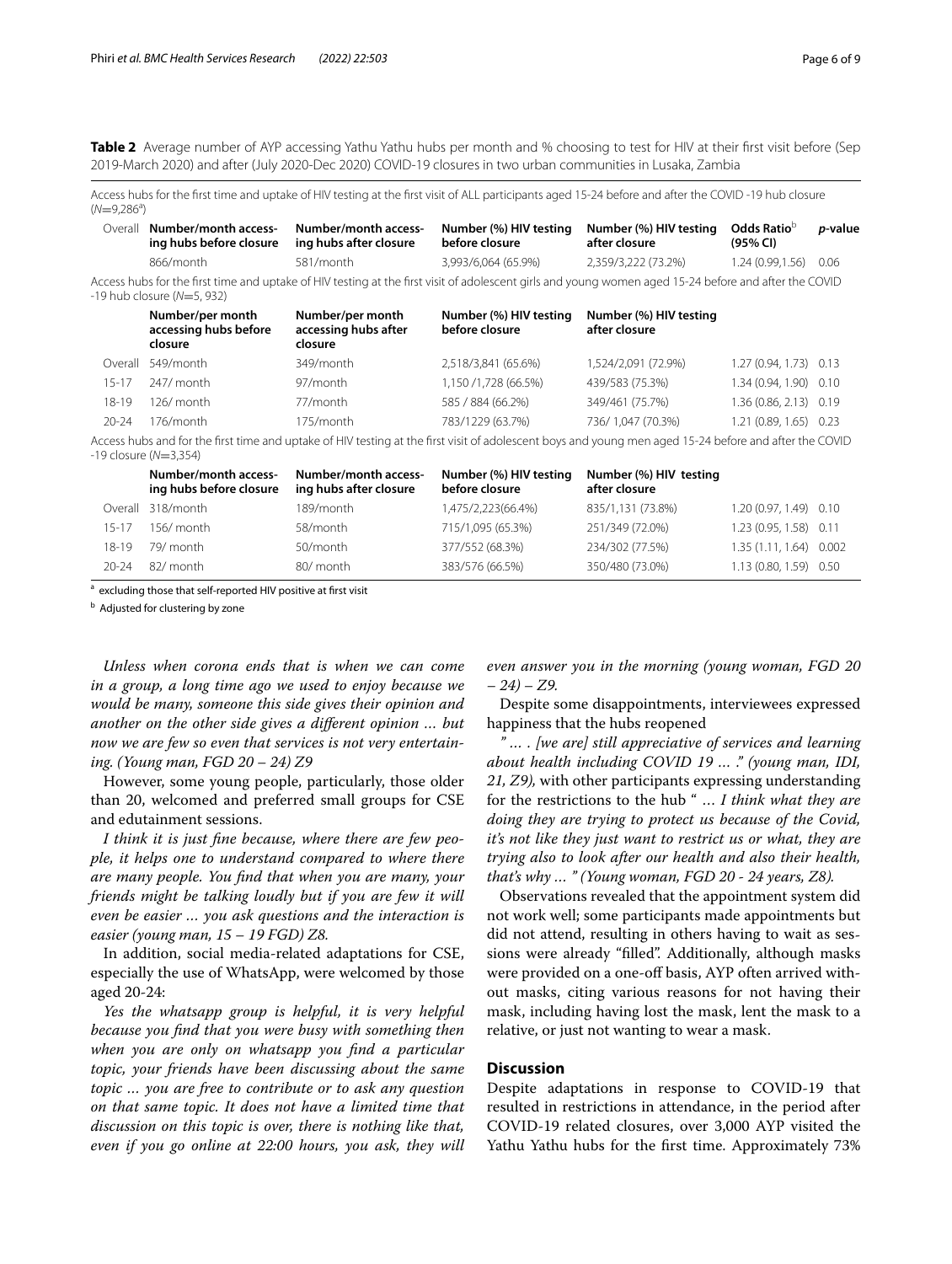accessed HTS, and attendance to social media platforms increased during the COVID-19 closure. Even with restrictions due to COVID-19, HIV testing was the most accessed service and uptake of HTS at frst visit remained high. These findings show that HTS can be provided during COVID-19 without afecting demand. Qualitative data showed that, while AYP were disappointed by the restrictions, they understood the need for the restrictions and were happy with continued service provision, including via social media.

Adaptation, defned as a "process of making modifcations or changes to the design or implementation of an intervention", is important for optimizing implementation [[10](#page-8-3), [11\]](#page-8-14). Adaptations are important for meeting a specifc target group needs or as a response to a contextual stimulant, such as disease outbreaks [\[12](#page-8-4)]. However, adaptations can result in changes to the fdelity of the intervention, reach and the dose delivered and received [[13\]](#page-8-5). This is evidenced in Yathu Yathu, with AYP not accessing services due to adaptations made to limit the number of participants and so impacting reach and dose received among those reached. On the other hand, adaptations may be necessary to maintain the integrity of an intervention due to unforeseen circumstances, such as COVID-19. In the case of Yathu Yathu, with the simple service delivery adaptations described, we have shown that community-based provision of SRH services is safe, feasible and acceptable to AYP even in the midst of an epidemic. Another adaptation was use of social media platforms, which have already been documented as a useful way to share SRH information in Zambia, Kenya, South Africa and South Asia [\[23](#page-8-15)[–25](#page-8-16)]. In Yathu Yathu, social media evolved to a platform to provide CSE in response to restrictions on in-person provision of this service. With a changing social context and more young people (71%) reported to be on social media compared to those aged over 24 (48%) [\[24](#page-8-17)], this presented an important opportunity to share information. However, in Sub-Saharan Africa, use of mobile phones is still limited, with only 20% of the population owning a phone compared to Europe and North America at 78% [\[24](#page-8-17)]. Concerns about creating a "digital divide" due to lack of access to smartphones, was evidenced by the lower number of adolescents aged 15-17 engaging with the virtual platforms. This, thus, highlights the importance of continued physical access to ensure that this key age group is not left behind in their access to critical SRH services. Here, we also see that young people aged 20-24, who are more likely to be economically independent, and so have greater access to social media, were able to beneft more. This is similar to findings from countries such as South Africa, Nigeria and Ghana as part of the SmartSex social media platform for provision of sexuality education [\[25](#page-8-16)].

On the other hand, this age group had fewer visits to the hubs than the adolescents aged 15-17, with some citing "being busy" and therefore found this avenue as a "helpful" addition to hub services.

Although adaptations made in response to COVID-19 resulted in reduced numbers of participants visiting the hubs and potentially without their friends, AYP still welcomed the availability of the services and were not discouraged from accessing services. Before the COVID-19 closures, adolescent boys and girls aged 15-19 accessed more services compared to those aged 20-24 years. This was seen even after closures. Considering that, in Zambia, this age group has the lowest correct knowledge of HIV (˜40%) and between 45%-60% report never having tested for HIV [[6\]](#page-7-3), having access to SRH services, may be key in ensuring gains made in HIV infection reduction targets are maintained [[1,](#page-7-0) [26](#page-8-18), [27](#page-8-19)]. Encouragingly, for this underserved age group, more girls than boys consistently accessed services. This was also seen for the young women aged 20-24 years compared to young men. Despite young men not accessing services as often as women, the proportion accessing HTS was similar across both sexes implying that the hubs are acceptable for both to access services. This is in contrast to other studies that found that attendance to spaces was dominated by young men [[7,](#page-8-0) [28](#page-8-20)]. Surprisingly, HIVST uptake did not increase as expected after COVID-19 related closures [[29\]](#page-8-21). This could be explained by shortages in HIVST test kits, which were sourced from government health facilities, during implementation. In addition, this could be explained by fndings from previous analysis of our pilot intervention data, which suggests that provision of youth friendly services results in a preference for fngerprick HIV testing [[30\]](#page-8-22). The increased number of visits for STI screening and HTS may be distorted by the PPC component of the intervention, where AYP may wish to "gain" points to be able to access rewards as opposed to a perceived need for the service itself. On the other hand, the increase may be due to reduced access to services, such as condoms, during closures, and/or increases in sexual violence, coupled with closure of schools, resulting in increased exposure to HIV and STIs [\[16,](#page-8-8) [31](#page-8-23)].

Our study is subject to limitations. It was not possible to determine if the individuals reached through the Facebook page were study participants who received a PPC, as there were no restrictions on who could engage with the page. As such, the increase in followers may not refect an increase in the reach among our study population. As COVID-19 resulted in a number of restrictions including to information on sexual and reproductive health, we felt it would be unethical to not provide information to all AYP. This would have resulted in a higher number of new followers who were not necessarily from our study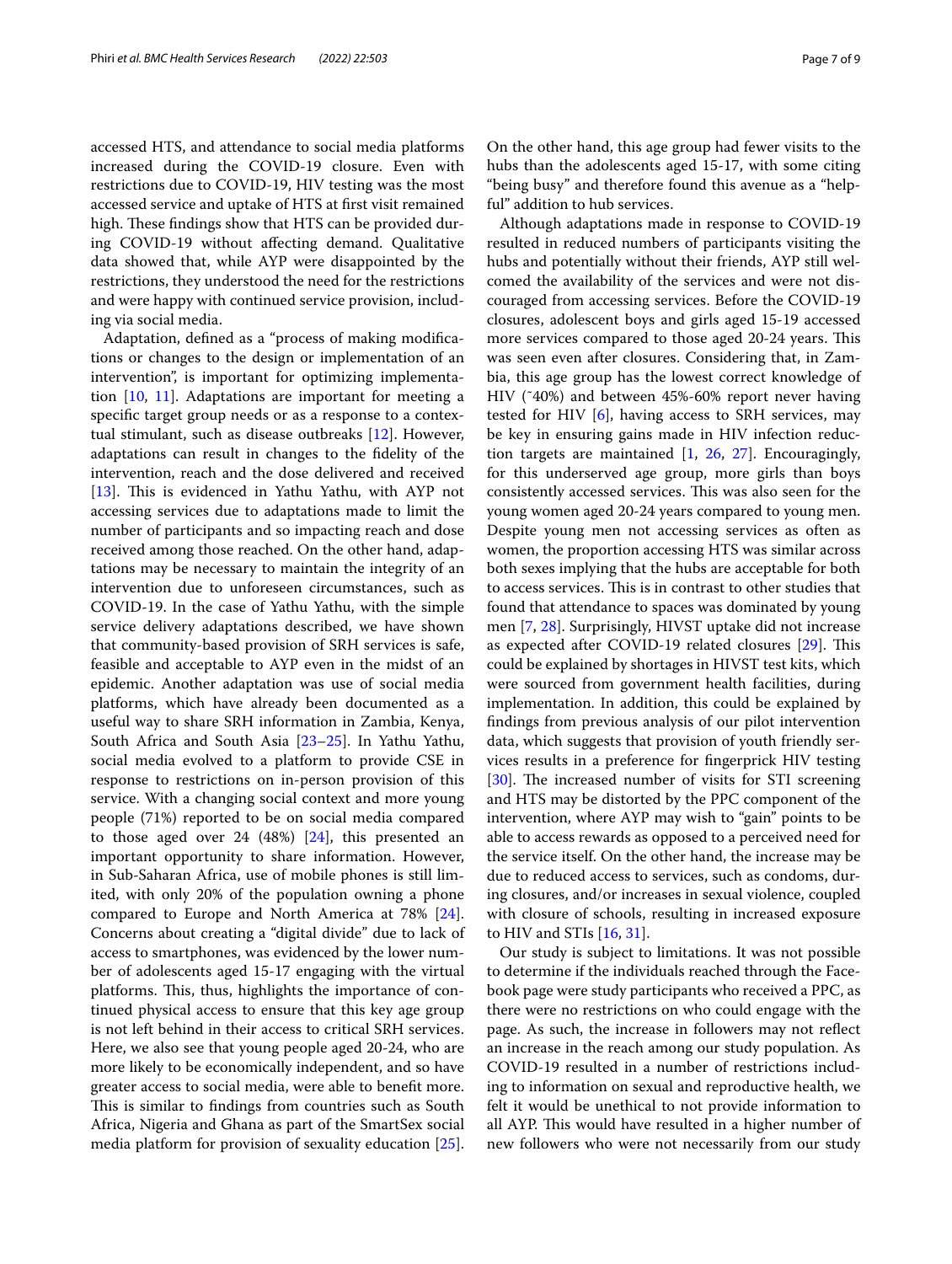area thereby distorting the usefulness of social media to our study. This could be overcome by having a restricted group only open to participants if needed. However, most followers were young people in our target age group, residing in Lusaka. Another limitation is that, as we did not compare uptake of HTS in the hubs to uptake of HTS in the control zones (health facilities). As such, we do not know whether AYP would have had access to HTS elsewhere and cannot attribute the increase in uptake of HIV testing at population level to the COVID-19 closures. COVID-19 control measures may have resulted in limited access to healthcare services, including HTS, at local health facilities. This could have positively influenced access to HTS at the hubs once they re-opened. However, we cannot attribute the increase in uptake of HTS to the re-opening of hubs as we cannot determine what could have happened in the absence of closures. To overcome this limitation, we restricted the analysis to uptake of HTS at the very frst visit to the hubs to ensure we didn't include AYP already engaged with the hubs; particularly as other research has shown that uptake of HTS is associated with more frequent use of health services in young people aged 15-24yrs old in a similar setting [[32\]](#page-8-24). However, this analysis is planned at the end of the trial, which was extended by an additional 10 months due to COVID-19. The strengths of this research are that we collected and used real-time data on adaptations in a complex and changing environment. The PPC is a valuable resource which allowed us to collect this data.

## **Conclusion**

As the world battles COVID-19, ensuring AYP have access to essential SRH services and information has become more crucial to maintain the gains made in adolescent health in Sub-Saharan Africa [\[33](#page-8-25), [34](#page-8-26)]. Making simple adaptations, such as enforcing social distancing and infection control protocols, has been shown to work in maintaining access to SRH in countries like Uganda [[23\]](#page-8-15). With continued visits and uptake of SRH services, we have shown that making simple adaptations to service delivery of SRH services within a community-based setting, with additional use of social media to support information provision, can successfully ensure continued provision and use of SRH services and HTS by AYP.

#### **Acknowledgements**

Sincere thanks to the study staf, study community leaders, and the study participants.

#### **Additional information**

Yathu Yathu Facebook Page Link : [https://www.facebook.com/Yathu-Yathu-](https://www.facebook.com/Yathu-Yathu-125580865502316)[125580865502316](https://www.facebook.com/Yathu-Yathu-125580865502316)

Yathu Yathu YouTube Link: [https://www.youtube.com/channel/UC06N7l9rj](https://www.youtube.com/channel/UC06N7l9rjXKRe8tBtdUdJqg) [XKRe8tBtdUdJqg](https://www.youtube.com/channel/UC06N7l9rjXKRe8tBtdUdJqg)

#### **Authors' contributions**

MP and BH conceptualized the manuscript. AS, BH and MP conducted the analysis. MP, MS, and LS oversaw in-country data collection. MP led the manuscript writing. BH, AS, MS, MS, SF, SF, RH and HA were involved in drafting the manuscript and provided critical feedback on the full manuscript. All authors read and approved the fnal manuscript.

#### **Authors' information**

Not applicable.

#### **Funding**

This work was supported by the UK Medical Research Council, the Department for International Development, and the National Institute for Health Research (grant number: MR/R022216/1). The sponsors had no involvement in study design; collection, management of data; writing of the report.

#### **Availability of data and materials**

The datasets generated and/or analysed during the current study are not publicly available due to participant confdentiality but are available from the corresponding author on reasonable request.

#### **Declarations**

#### **Ethics approval and consent to participate**

The University of Zambia Biomedical Research Ethics Committee (007-04-19) and the London School of Hygiene and Tropical Medicine (17104) approved the study. Written informed consent to participate was provided including from parental/guardians with written informed assent for those aged 15-17. All methods were performed in accordance with the Zambia Ministry of Health guidelines and regulations.

#### **Consent for publication**

Quotes displayed in this paper are not traceable to the individual participants.

#### **Competing interests**

No competing interests.

#### **Author details**

<sup>1</sup> Zambart, UNZA Ridgeway Campus, off Nationalist Road, Lusaka, Zambia. <sup>2</sup> Clinical Research Department, London School of Hygiene and Tropical Medicine, London, UK.<sup>3</sup> Department of Infectious Disease Epidemiology, London School of Hygiene and Tropical Medicine, London, UK. <sup>4</sup>Imperial College and Imperial College NIHR BRC, London, UK.

#### Received: 11 June 2021 Accepted: 31 March 2022 Published online: 14 April 2022

#### **References**

- <span id="page-7-0"></span>1. UNAIDS. UNAIDS data 2020. 2020. Available from: [https://www.unaids.](https://www.unaids.org/sites/default/files/media_asset/2020_aids-data-book_en.pdf) [org/sites/default/fles/media\\_asset/2020\\_aids-data-book\\_en.pdf](https://www.unaids.org/sites/default/files/media_asset/2020_aids-data-book_en.pdf)
- <span id="page-7-1"></span>2. UNAIDS. Blind Spot: Reaching out to men and boys. 2017. [cited 2019 Sep 9]. Available from: [https://www.unaids.org/sites/default/fles/media\\_](https://www.unaids.org/sites/default/files/media_asset/blind_spot_en.pdf) [asset/blind\\_spot\\_en.pdf](https://www.unaids.org/sites/default/files/media_asset/blind_spot_en.pdf)
- 3. Foundation B and WHO. Global consultation on lessons from sexual and reproductive health programming to catalyse HIV prevention for adolescent girls and young women; 2016. p. 27–9.
- 4. Cowan FM. Adolescent reproductive health interventions [Internet]. Vol. 78, Sexually Transmitted Infections. Sex Transm Infect. 2002:315–8 Available from:<https://pubmed.ncbi.nlm.nih.gov/12407227/>.
- <span id="page-7-2"></span>5. Bearinger LH, Sieving RE, Ferguson J, Sharma V. Global perspectives on the sexual and reproductive health of adolescents: patterns, prevention, and potential. Vol. 369, Lancet; 2007. p. 1220–31.
- <span id="page-7-3"></span>6. Zambia Statistics Agency, Ministry of Health Zambia, ICF. The DHS Program - Zambia: DHS, 2018 - Final Report (English) [Internet]. 2019 [cited 2021 Aug 20]. Available from: [https://dhsprogram.com/publications/](https://dhsprogram.com/publications/publication-fr361-dhs-final-reports.cfm) [publication-fr361-dhs-fnal-reports.cfm](https://dhsprogram.com/publications/publication-fr361-dhs-final-reports.cfm)